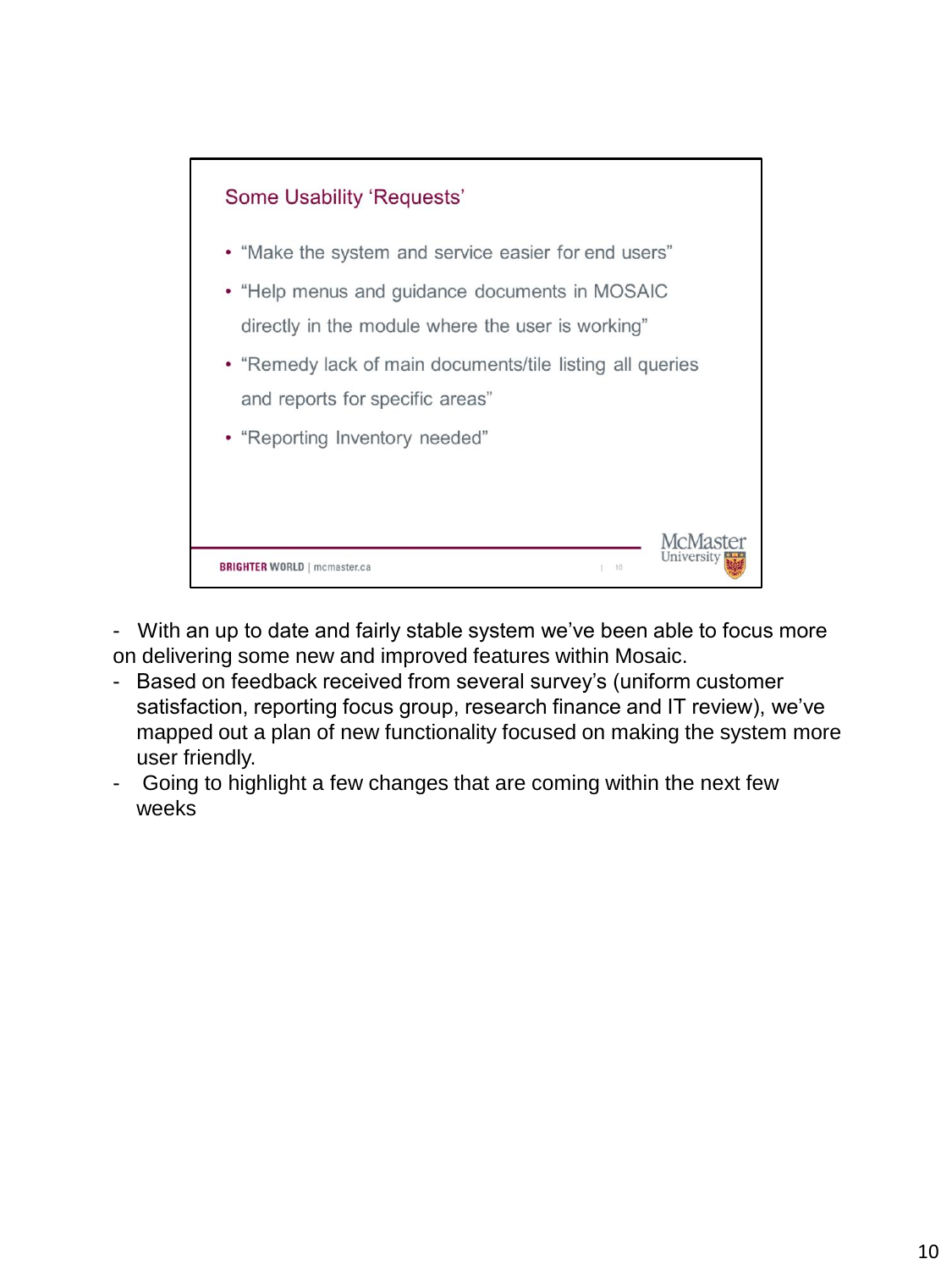| <b>Employee Self !</b><br>Rep NEXT<br>Stacey Farkas | Actions x<br>Change Employee | <b>Expense Report</b>                              |                       |                                           |          | $\land$ $\uparrow$ $\equiv$ $\circ$ |          |               |
|-----------------------------------------------------|------------------------------|----------------------------------------------------|-----------------------|-------------------------------------------|----------|-------------------------------------|----------|---------------|
| <b>General Information</b>                          |                              |                                                    |                       |                                           |          |                                     |          |               |
| "Business Purpose                                   |                              | ٠                                                  |                       | @ Attach Receipt                          |          |                                     |          | $\mathcal{L}$ |
| *Description                                        |                              |                                                    |                       | Accounting Defaults                       |          |                                     |          | $\mathcal{P}$ |
| *Default Location                                   |                              | $\alpha$                                           |                       |                                           |          |                                     |          |               |
| Reference                                           |                              | Q                                                  |                       | Creation Date 11/16/2018 Stacey Farkas    |          |                                     |          |               |
| *Purpose Approver                                   | <b>FARKAS</b>                | Q                                                  | Updated on 11/16/2018 |                                           |          |                                     |          |               |
| <b>Expense Details</b>                              |                              | Cancel                                             |                       | <b>Expense Report Defaults</b>            |          |                                     |          | Done          |
| No expenses have been entered.<br>- Add Expense     |                              | <b>Accounting Details</b><br><b>GL ChartFields</b> | Project ChartFields   | Description conference<br><b>Show All</b> |          |                                     |          |               |
| & Quick-Fill                                        |                              |                                                    |                       | % o "GL Unit o                            |          | Fund <sup>o</sup>                   |          | Dept 0        |
|                                                     |                              | $\overline{\phantom{a}}$                           | 100.00                | MAC01                                     | $\alpha$ | 20                                  | $\alpha$ | 10511         |

**T&E FLUID –** an 'upgrade' to a whole module – moving from 'classic' version to the 'fluid version'

**What is Fluid? - UPDATED, MORE USER FRIENDLY INTERFACE –SCALABLE FOR USE ON TABLETS, PHONES, ETC. – direction Oracle is going in for pages – WE ALREADY USE FLUID NAVIGATION**

The same fields are required and available to complete, either fillable or drop down menus.

**ADVANTAGE: Chart field string can be entered in Header to default as each line is added.** 

Purpose Approver – defaults to claimant and must be changed (vs. being blank)

For users with delegate entry rights – click CHANGE EMPLOYEE instead of adding at beginning during 'add a new value'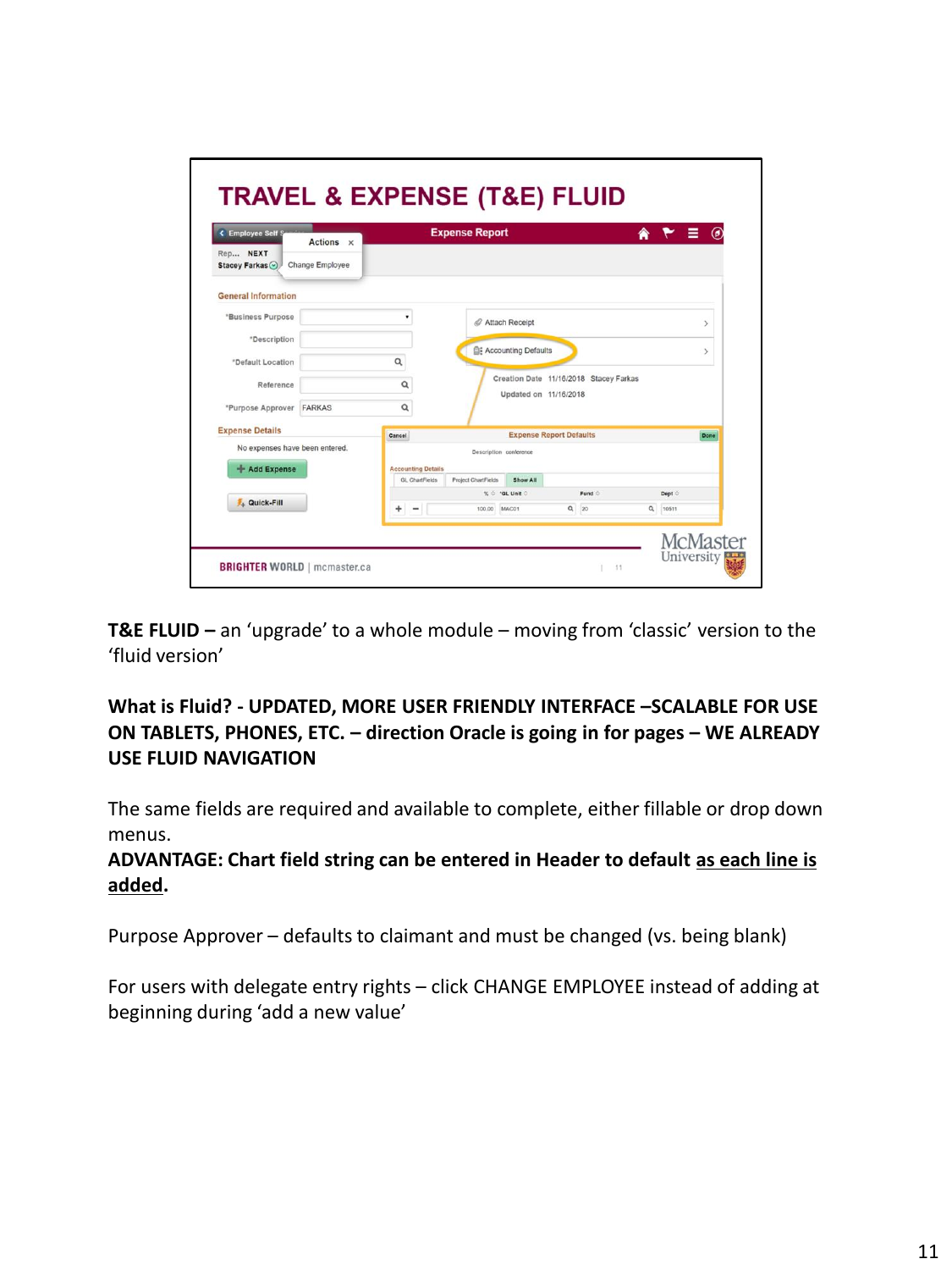

Expense type – system will keep track of and display your most commonly used types instead of showing a list of every item that you need to scroll through each time (efficiency)

VAT treatment/amounts – appear within the line item vs. appearing on a different tab (as is the case now with the current classic version)

TIMING for rollout – beginning of December – classic will go away. Open houses will be held the entire week of the 10<sup>th</sup>.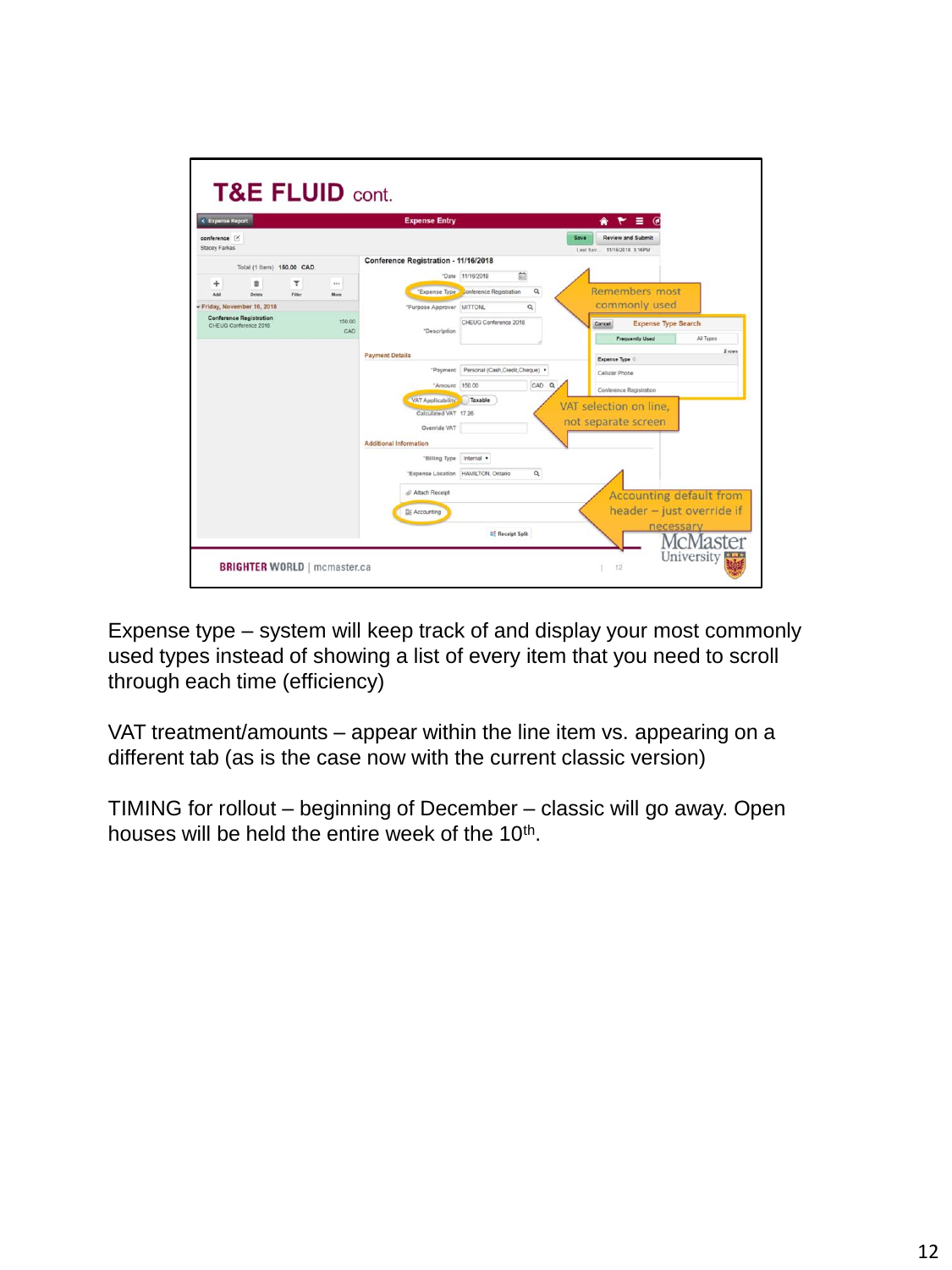

Navigation Collections – grouping of work items together in one screen - brings all regularly executed tasks to one place

- MENU ON THE LEFT - BRINGS TASK SCREEN TO THE RIGHT

- Provides access to commonly used items quickly and with fewer clicks than navigation menu.
- Users can navigate using the related links in the collection without losing the context of the business process in action (don't leave your current page)

We've created two for each stream (HR already existed and campus already existed) – just renaming to– TASKS AND REPORTING HR TASKS and Reporting – exists now…under HR Work Home Page (called HR Department Administrator and Dept Admin HR Reporting Hub) – will exist in both places for a bit with new names as above

**Timing** – beginning of Dec at same time as T&E fluid – then more will be developed ongoing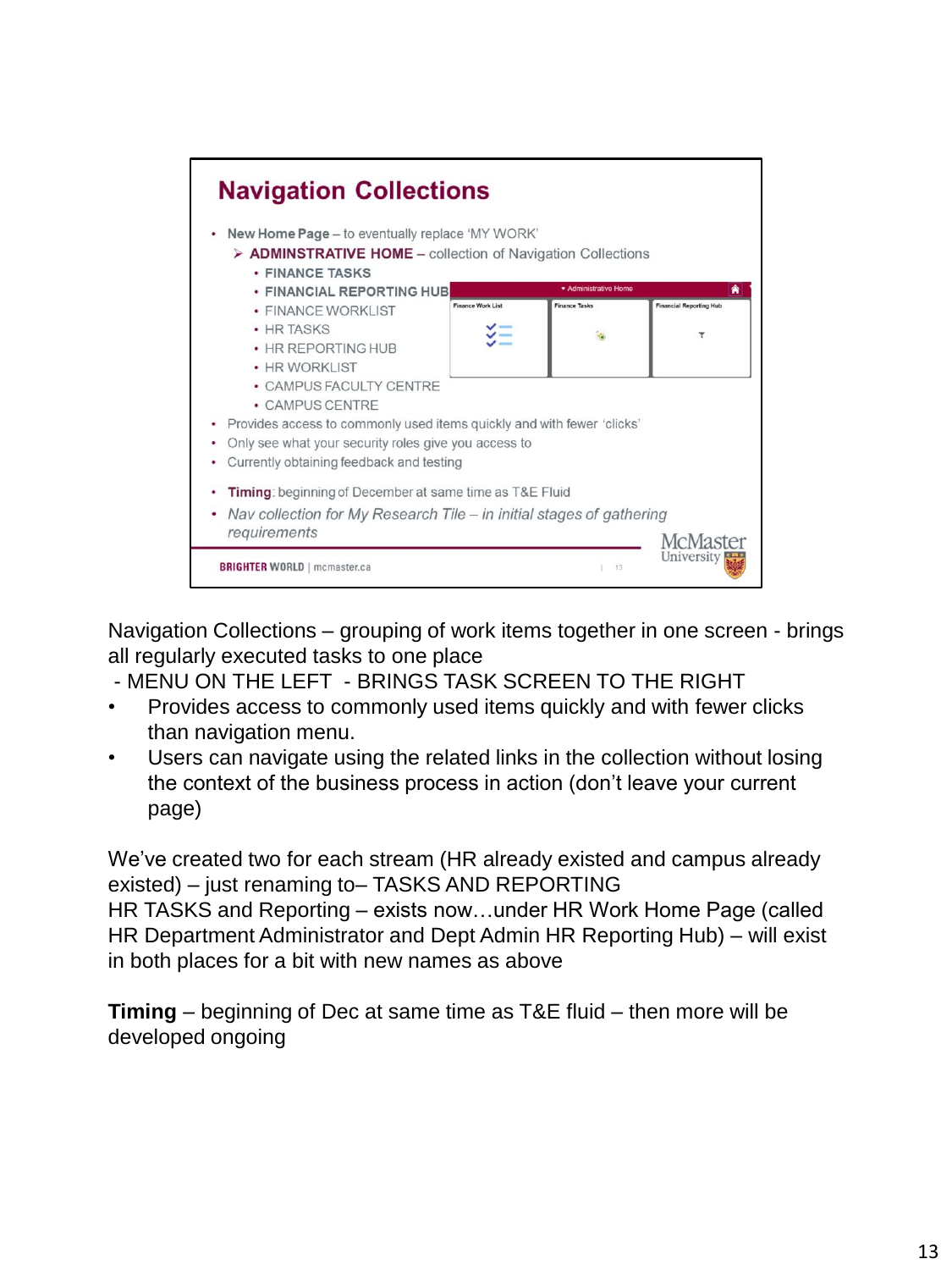| < Administrative Home                | <b>Financial Tasks</b>                     |
|--------------------------------------|--------------------------------------------|
| Journal Tools                        | <b>Create/Update Journal Entries</b>       |
| <b>Create/Update Journal Entries</b> | Eind an Existing Value<br>Add a New Value  |
| ?: Journal Entry Quick Guide         | Business Unit MAC01                        |
| ?: Chartfield Guide                  | Journal ID NEXT<br>Journal Date 11/16/2018 |
| Generate Journals                    |                                            |
| Accounts Payable / Vouchers          | Add<br>G                                   |
| Voucher (Regular Entry)              | Find an Existing Value   Add a New Value   |
| ?: How to Create a Voucher           |                                            |
| Delete Voucher                       | п                                          |
| ?: How to Delete Voucher             |                                            |
| Approve Voucher                      |                                            |
| ?: How to Approve Vouchers           |                                            |
| Travel and Expense                   | $\checkmark$                               |
| Purchasing / Procurement             | $\checkmark$                               |
|                                      | <b>McMaster</b>                            |

Most commonly used tasks listed on the left – task screen appears on the right

Menu items grouped by module with RELATED CONTENT built into the menu (items with a '?' in front)

These are not final – still obtaining feedback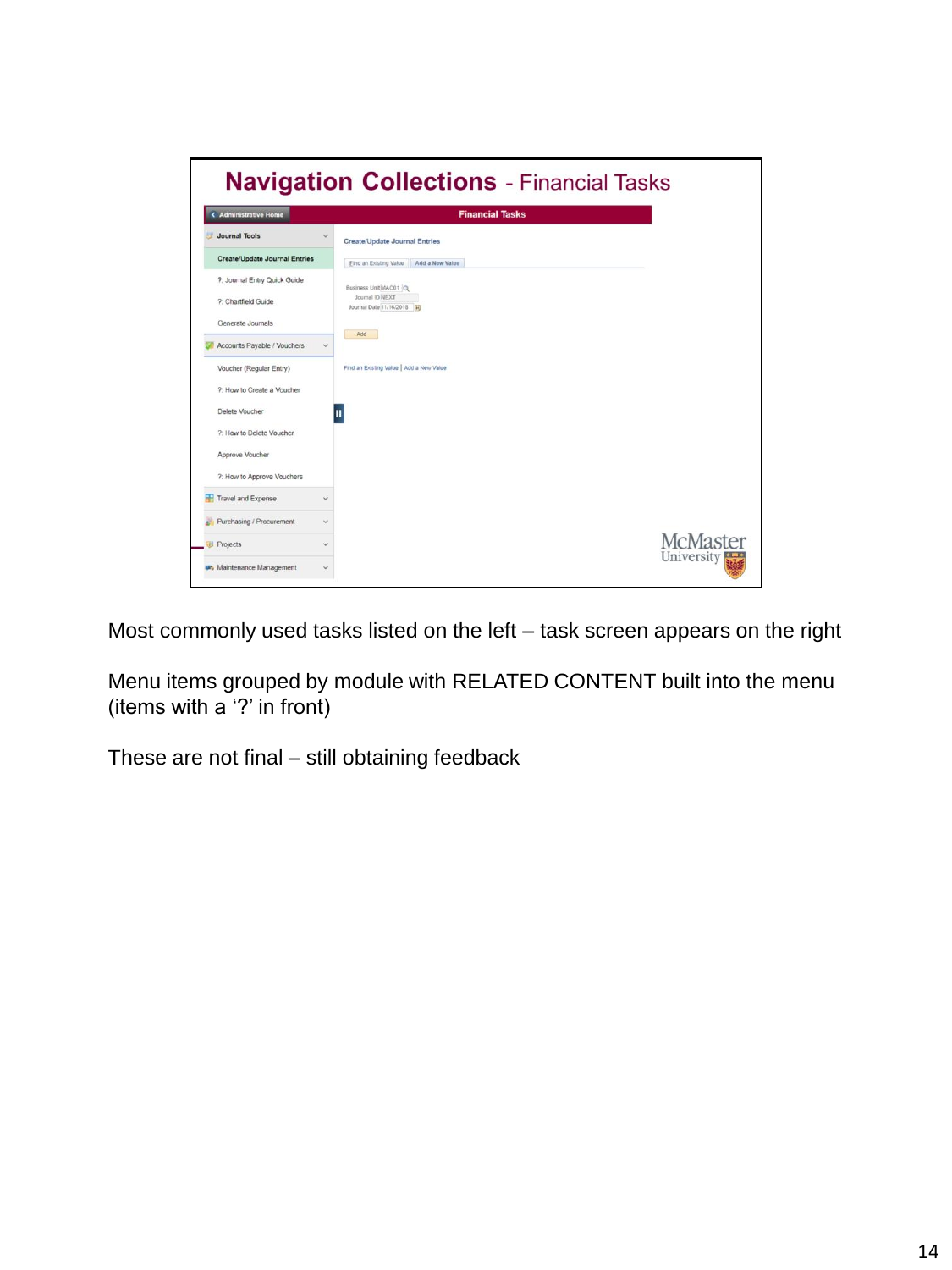

- Replaces what we've tried to do with the GL Workcentre for grouping useful and commonly used reports and queries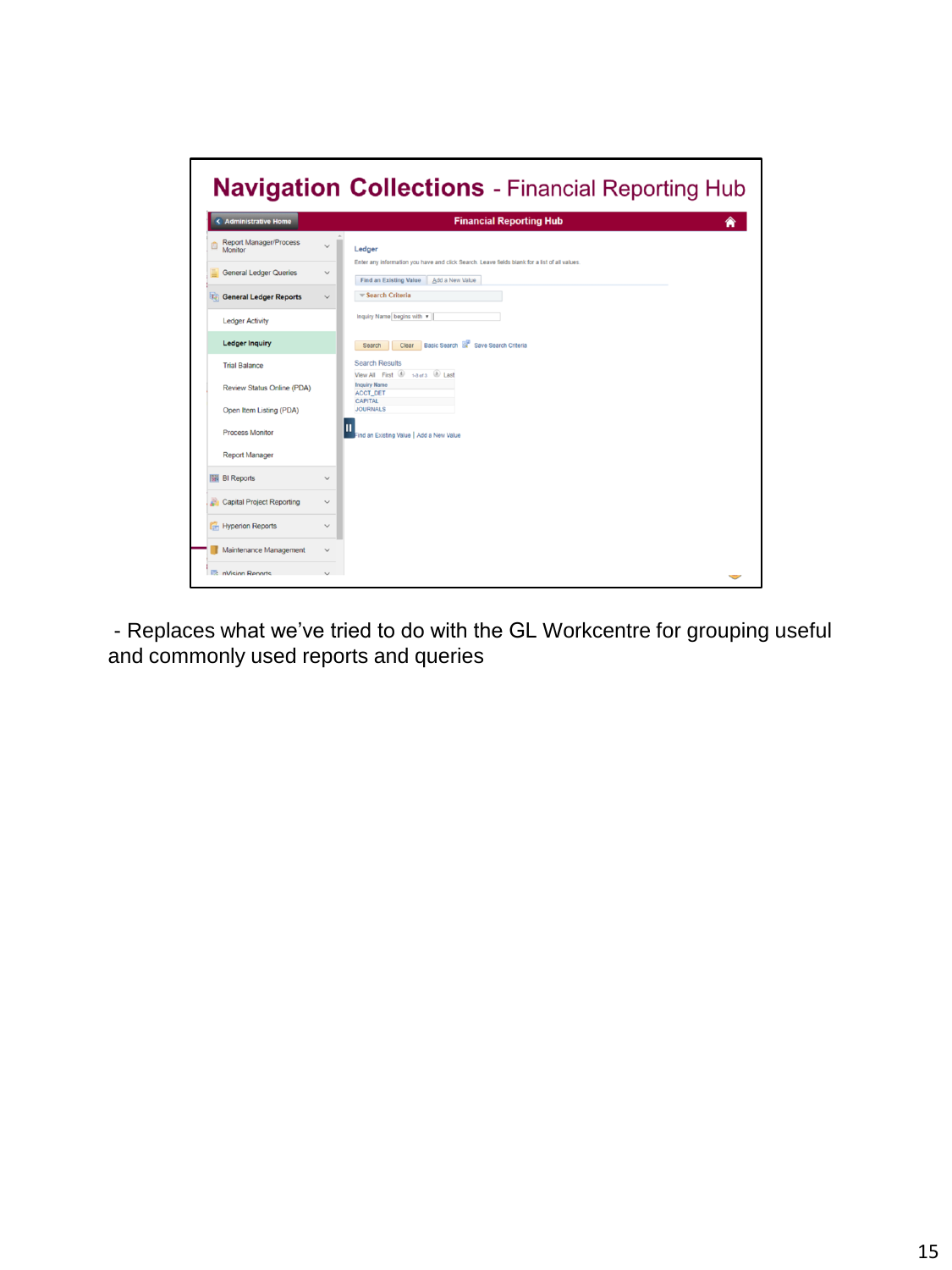| < Administrative Home                             | <b>Financial Tasks</b>                                                                                       |                                                          |                                                                                                             |
|---------------------------------------------------|--------------------------------------------------------------------------------------------------------------|----------------------------------------------------------|-------------------------------------------------------------------------------------------------------------|
| <b>Voucher (Regular Entry)</b>                    | Voucher                                                                                                      |                                                          |                                                                                                             |
| ?: How to Create a Voucher                        | Find an Existing Value Add a New Value                                                                       |                                                          |                                                                                                             |
| Delete Voucher<br>?: How to Delete Voucher        | Business Unit/MAC01 CL<br><b>Voucher ID NEXT</b>                                                             | OR exists on                                             |                                                                                                             |
| Approve Voucher                                   | ٠<br>Voucher Style Regular Voucher<br>Supplier Name<br>Short Supplier Name<br>ka.<br>Supplier ID<br>$\alpha$ | source page                                              |                                                                                                             |
| <b>2: How to Approve Vouchers</b>                 | <b>&lt; Financial Tasks</b>                                                                                  | <b>Create Expense Report</b>                             | ♠                                                                                                           |
|                                                   |                                                                                                              |                                                          | Travel & Expense Guides                                                                                     |
|                                                   | <b>Create Expense Report</b><br><b>Stacey Farkas</b> (2)                                                     | Related Content =   New Window   Help   Personalize Page | <b>Ouick Guide T&amp;E Reports</b><br>Copy an Expense into a New Report<br>Delegate to Prepare a T&E Report |
| <b>Timing:</b> some                               | ٠<br>*Business Purpose                                                                                       | *Default Location                                        | Delete an Expense Report                                                                                    |
|                                                   | *Report Description<br>Reference<br>ö                                                                        | A. Attachments                                           | How to Exempt Taxes in a T&E Report<br>Other T&E Support Documents<br>,,,,,,,,,,                            |
| at same time as<br>nav. collections,<br>then more | Expenses (2)<br>Add:   国, My Wallet (0)   \$ Quick-Fill<br>Expand All   Collapse All                         |                                                          | Accounts Payable Policies<br>0.7<br>AP-01 Policy - Reimbursements To Indiv.<br>for University Business      |

The linking of contextually relevant content within application pages, which creates opportunities for the user to view or quickly access information that supports, extends, and augments the business process

- guides
- policies
- Training videos
- Opens up in a new window within the same browser
- DON'T HAVE TO GO SEARCHING FOR DOCUMENT IN Support and Documentation!
- At your fingertips and will always link to THE MOST CURRENT VERSION of a document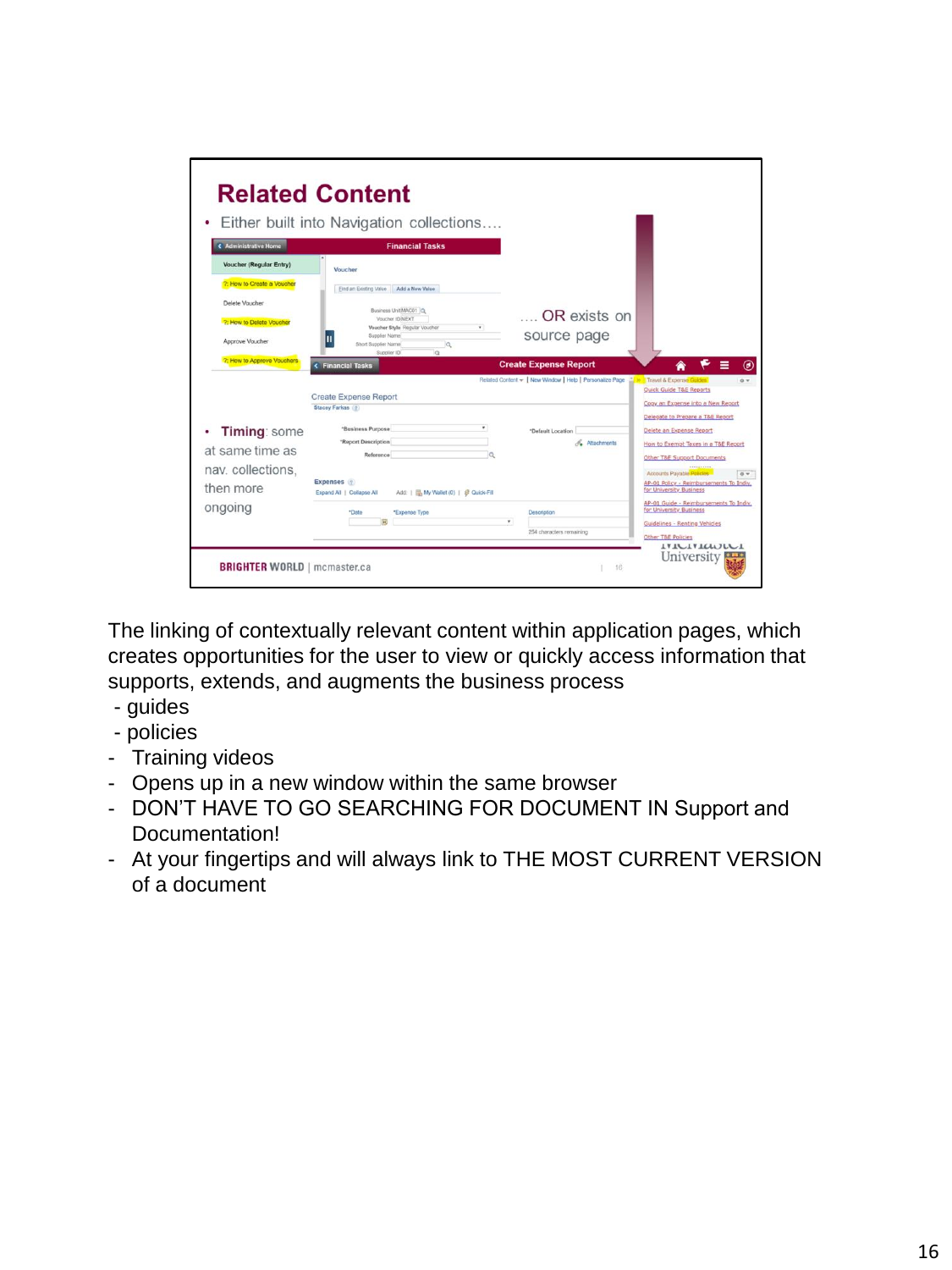| ٠<br>launch in May                                              | <b>FLUID WORKCENTERS - MACBILL</b><br>Already implemented for BILLING and ACCOUNTS RECEIVABLE with MacBill |                                                       |                           |
|-----------------------------------------------------------------|------------------------------------------------------------------------------------------------------------|-------------------------------------------------------|---------------------------|
| ٠<br>in one location                                            | All tasks/reports/queries you need to complete your job related to Billing and AR are                      |                                                       |                           |
| C My Work                                                       | <b>Billing WorkCenter</b>                                                                                  | ۰                                                     | ≔<br>$\odot$              |
| <b>Current Work</b>                                             | <b>Recent Credit and Rebill Invoices</b>                                                                   |                                                       |                           |
| Invoices Not Finalized                                          | Actions<br>$\overline{\tau}$                                                                               |                                                       | 1 rows                    |
| Invoices Not Submitted for                                      | General<br>Details                                                                                         |                                                       |                           |
| Invoices Pending Approval                                       | <b>Business Unit</b><br>Invoice O<br><b>Bill To C Customer Name O</b>                                      | Invoice Currency Bill Status Next Invoice<br>Amount O | More                      |
| Invoices Entered Today                                          | <b>B</b> ARENG<br>ENG-000030 10000522                                                                      | -19.756.71 CAD<br>INV                                 | $\,$                      |
| <b>Recent Invoices</b><br>(19)                                  |                                                                                                            |                                                       |                           |
| Recent Credit and Rebill I<br>$\sqrt{2}$                        |                                                                                                            |                                                       |                           |
| Recurring Invoices Not Gen.                                     |                                                                                                            |                                                       |                           |
| Installment Invoices Not Ge.                                    |                                                                                                            | <b>Receivables WorkCenter</b>                         | <b>Billing WorkCenter</b> |
| Recurring Schedules Expiring                                    |                                                                                                            |                                                       |                           |
| Invoices Not Integrated to AR.<br>Invoices Not Integrated to GL |                                                                                                            |                                                       |                           |
| <b>Exceptions</b>                                               |                                                                                                            |                                                       |                           |
| v Links                                                         |                                                                                                            |                                                       |                           |
| Customer/Sponsor                                                |                                                                                                            |                                                       |                           |
| Billing                                                         |                                                                                                            |                                                       |                           |
| <b>Billing Interface</b>                                        |                                                                                                            |                                                       |                           |
|                                                                 |                                                                                                            |                                                       |                           |
|                                                                 |                                                                                                            |                                                       |                           |
| v Queries<br>- Reports/Processes                                |                                                                                                            |                                                       | <b>McMaster</b>           |

WorkCenters are configured to allow access to all the pages needed to perform a job without needing to navigate to multiple components using menus, therefore streamlining work and saving time

FLUID version of worcenters have better layout and more intuitive interface – using for MacBill users now

Really FOR POWER USERS who look at them for managing day-to-day tasks (personal view of my work world)

Giving us practice for how to configure and use – may role out for other purposes – see how nav collections go…